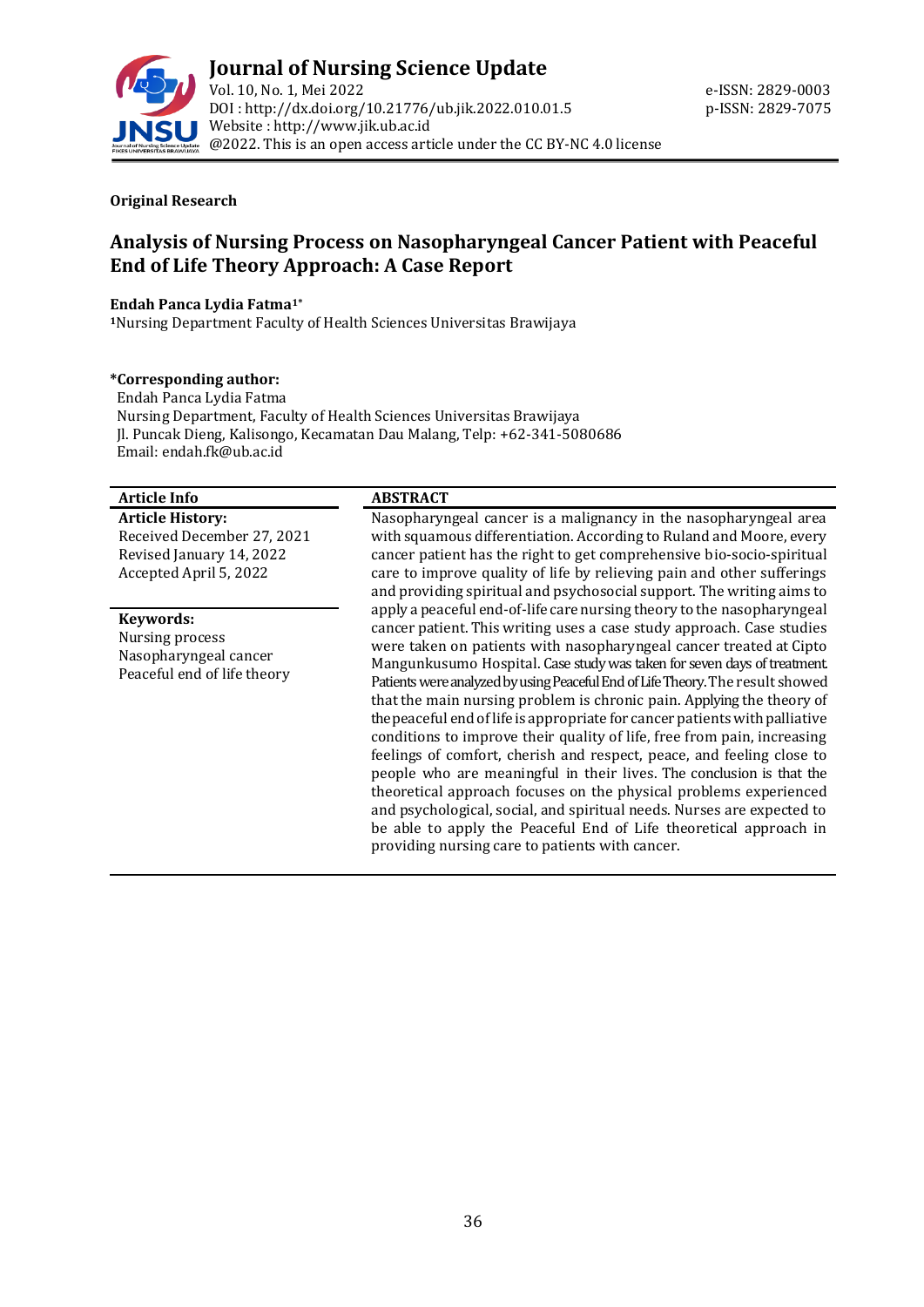

**Journal of Nursing Science Update** Vol. 10, No. 1, Mei 2022 e-ISSN: 2829-0003 DOI : [http://dx.doi.org/10.21776/ub.jik.2022.010.01.5](http://dx.doi.org/10.21776/ub.jik.2022.010.01) p-ISSN: 2829-7075 Website : http:/[/www.jik.ub.ac.id](http://www.jik.ub.ac.id/) @2022. This is an open access article under the CC BY-NC 4.0 license

#### **Introduction**

Cancer is included in the category of non-communicable diseases or what is often referred to as a non-communicable disease, the most significant cause of death after cardiovascular disease. Globocan (2018) shows that the incidence of cancer in the world is 18.1 million new cases with a mortality of 9.6 million deaths. The continent of Asia at first rank (48.4%) incidence of cancer of all types of cancer; followed by Europe at 23.4%, America at 21%, Africa at 5.8%, and Oceania at 1.4%. In Indonesia, women's highest number of cancers is breast cancer, 30.9%, and lung cancer in men is 14%. Basic Health Research (2018) stated an increase in cancer diagnosis from 1.4% to 1.8%. These data indicate that cancer is a disease with an increasing prevalence, so efforts and attention are needed to reduce the number.

Nasopharyngeal cancer is a malignancy in the nasopharynx (above the throat and behind the nose) with squamous differentiation. Recently, nasopharyngeal cancer occupied the fourth most cases in men after lung cancer, colon cancer, and liver cancer. The prevalence of nasopharyngeal cancer in Asia is the first rank at 84.6%, followed by Africa 6.3%, Europe 4.5%, North America 2.3%, Latin America and the Caribbean 2.1%, and Oceania 0.22%. In Indonesia, nasopharyngeal cancer is one of the most common types of malignancy, the fourth most common after breast cancer, cervical cancer, and lung cancer (Globocan, 2018).

The Peaceful End of Life (PEOL) theoretical approach is used, which is suitable for cancer patients (Alligood & Tomey, 2006). The concept of PEOL theory is very appropriate to be used as a basis for providing nursing care to patients with nasopharyngeal cancer, which will be reviewed in this report. By applying this theory, it is hoped that the patient will be able to be free from the pain that has been felt so far, be able to feel comfortable with the condition that is felt, be able to improve the quality of life, and prepare for death with dignity. The PEOL concept model is an approach taken in managing cancer patients, both patients who are undergoing therapy, patients with oncology

emergencies, and patients who are in the terminal illness (Ruland & Moore, 2007). This theory has a concept: free from pain, feel comfortable, feel valued and respected, feel at peace, and feel close to family or other meaningful people. This theory aims to provide good care by focusing on care that prioritizes patient comfort and maximizes family involvement in inpatient care to improve the quality of life and deal with death with dignity. Quality of life in this concept is defined as the satisfaction that can be seen through symptom relief and satisfaction in interpersonal relationships (Kirchhoff, 2016).

The concept of PEOL theory is very appropriate to be used as a basis for providing nursing care to patients with nasopharyngeal cancer, which will be reviewed in this report. By applying this theory, it is hoped that the patient will be able to be free from the pain that has been felt so far, be able to feel comfortable with the condition that is felt, be able to improve the quality of life, and prepare for death with dignity. It is well known that metastasized cancers have a higher morbidity rate than those that do not metastasize. Furthermore, pain is the most common complaint of cancer patients (Adham *et al*., 2012; Chan *et al*., 2011). The patient's ability to manage pain and increase comfort is the main target given by nurses in nursing care. In the end, the patient can feel comfortable within his limitations and improve his quality of life (Chan *et al*., 2011).

PEOL theory also maximizes family involvement in inpatient care. The involvement of family members in treating cancer patients is an important point so that patients feel valued and cared for by their family members. It is hoped that this will increase the spirit of life and the patient's quality of life. This paper aims to describe the application of PEOL theory in patients with nasopharyngeal cancer.

## **Method**

## **Description of Case**

This study is a case report conducted on patients with nasopharyngeal cancer treated at Cipto Mangunkusumo hospital Jakarta. The case study was taken for seven days of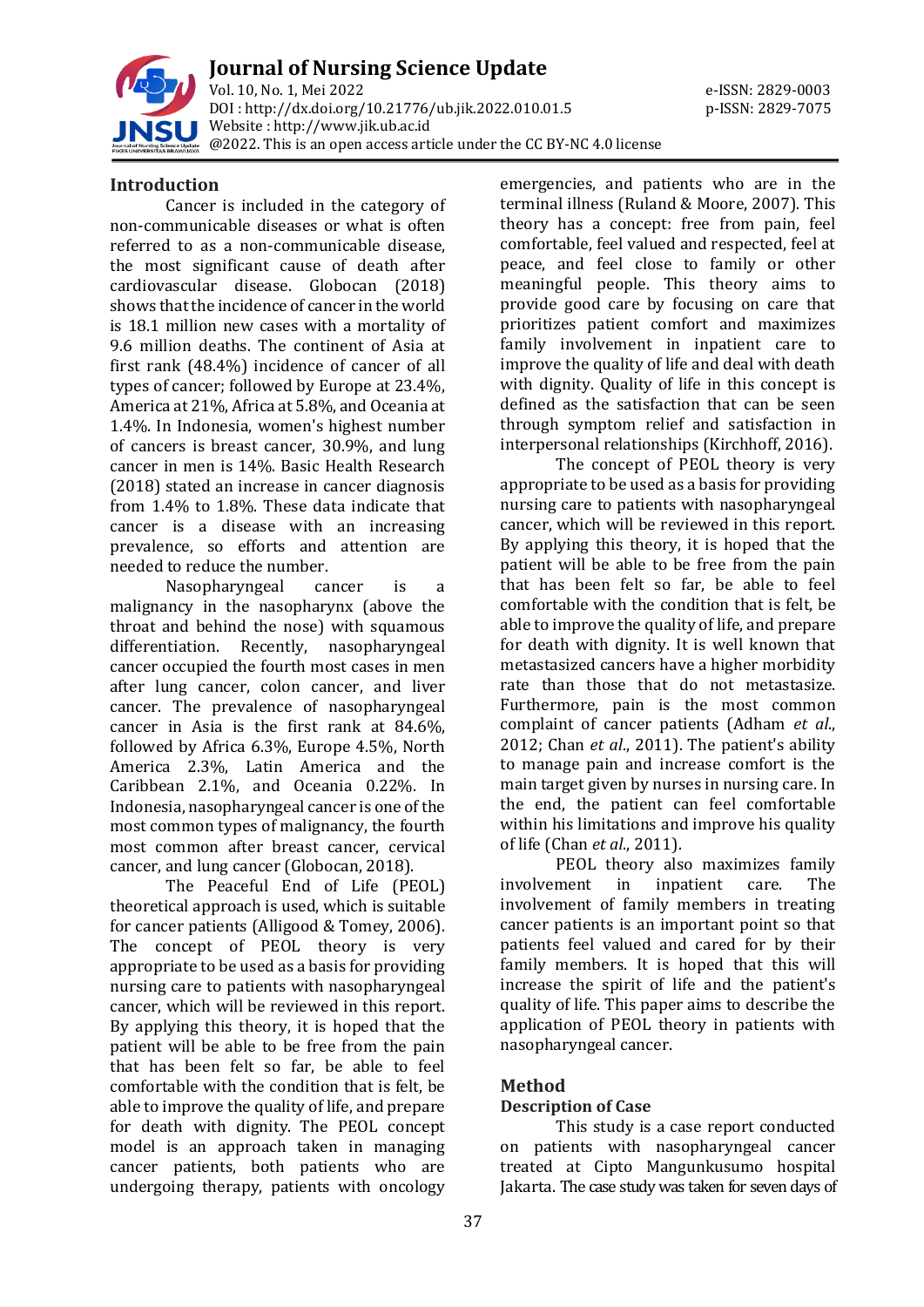

treatment in January 2020. Patients were analyzed using Peaceful the End of Life Theory. Patients are already approved by signing informed consent. The participant is 30 years old man from Flores, diagnosed with nasopharyngeal cancer with brain metastasis in Cipto Mangunkusumo Hospital Jakarta. History of the present disease, the patient complained of an abnormal mass on the right side of the neck, about 5 centimeters. The abnormal mass initially appeared six months ago as big as a marble. The abnormal mass got more prominent and painful. In addition to the pain that the patient felt a headache with VAS 2, the pain is like a prickling on the right side, and the pain is reduced after taking one tablet of morphine intermediate release (MIR) drug. He felt nasal congestion, and a history of nosebleeds was denied. Seizures and loss of consciousness were denied. According to the results of the biopsy and nasopharynx CT SCAN, the patient was declared stage 4 nasopharyngeal cancer. The patient was planned for the fourth chemotherapy regimen with cisplatin and 5FU.

## **Results and Discussion**

During the assessment, the patient complained of nausea and vomiting since the first day of chemotherapy and had been unable to defecate for the last five days. The patient also said that he had lost 5 kg in the last three months. The patient said that for the past two weeks he has complained of frequent coughing and produced secretions. The patient often had a fever that fluctuated before undergoing the last chemotherapy. The patient complained of nasal congestion by a mass but was still able to breathe spontaneously. Constipation has also occurred in the last five days, but the patient also often complained of difficulty in defecation since his current illness.

Past medical history, the patient had previously been treated at Mayapada Hospital in Tangerang City since the first complaint. At Mayapada Hospital, a brain CT SCAN of the nasopharynx was performed, and it was stated that there was malignancy in the nasopharynx area. The patient said he had no history of hypertension, diabetes mellitus, asthma, or

allergies. There is no one in the family who suffers from diseases such as patients or other cancers. Based on the assessment, the patient had a history of smoking since he was a teenager and quit smoking in the last eight months. The number of cigarettes consumed is one pack a day. The patient also had a history of drinking alcohol. The patient said he did not like meat but liked instant food. The daily activities are an employee at a private company.

The patient's general condition appears to be moderately ill with compos mentis awareness and can communicate well. The ECOG performance status score (Eastern Cooperative Oncology Group) was 1. The patient complained of pain around his neck. Based on physical examination, there was a mass in the right neck about 5 x 3 cm immobile. Dry mucous membranes, normal skin turgor, there was no jugular venous distention and no edema on the extremity. The results of the hemodynamic examination showed: blood pressure 110/86 mmHg, respiratory rate 18x/minute, pulse rate 88x/minute, axilla temperature 36°C, pain scale with VAS (visual analog scale) is 4. Anthropometric status: height is 160 cm, weight is 49 kg, BMI 19.14 kg/m2. The patient said that his previous weight was 55 kg (10% weight loss in the last three months). Kidney function test: blood urea 23 mg/dl (N:<50) blood creatinine 1.00 mg/dL, eGFR: 100.5 mL/min/1.73m2(N:0.6-1.2). Routine hematology: Hb 11.6 g/dl, Platelets 436.10^3/uL (N: 150-400), Leukocytes 9.3 10^3/uL (N:5-10), Basophils 0.2% (0-1), Eosinophils 0.8% (1-3), Neutrophils 69.4% (52-76), Lymphocytes 23.6% (20-40), Monocytes 6.0% (2-8). Serum electrolytes: Sodium 136 mEq/L (135-145), Potassium 4.5 mEq/L (N:3.3-5.4), Chloride 103 mEq/L (N: 94-111).

The results of other examination CT SCAN of the nasopharynx: solid malignant mass with characteristic iso-hypodense lesions in the nasopharynx to the oropharynx. The mass was very heterogeneous after the administration of intravenous contrast. The impression of mass extension is expanding. At this time, the mass seemed to surround the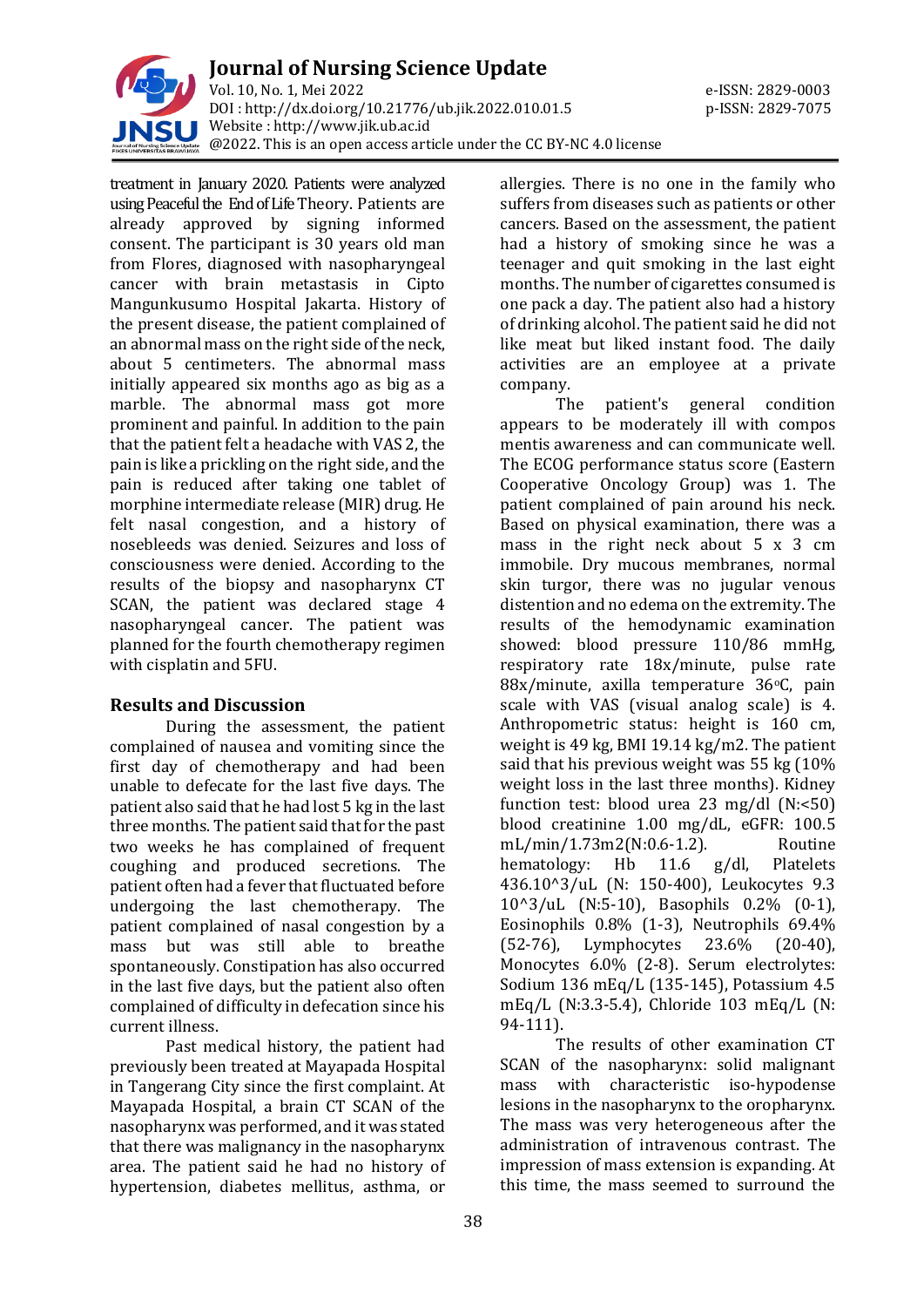

right carotid artery and right jugular vein. Right level II, III, IV, and supraclavicular lymphadenopathy and left level II (2.3 x 1.6 x 1.4 cm). Whole-body scan examination: no bone metastases were seen on the current bone scan. Immunohistochemistry: Nonkeratinizing, undifferentiated squamous cell carcinoma of the nasopharynx. Ultrasound: There were no ultrasound abnormalities or visualized metastases in the intra-abdominal organs. CT SCAN brain: Right nasopharyngeal mass dd right nodular mass 5.7 x 3.6 x 5.3 cm extending to the corona. Basis cranial intake, multiple lymphadenopathy size 2.6 x 2.3 x 2.1 cm. Endoscopic examination showed a small lesion in fossa rosenmuller . Based on the results of the medical examination above, the patient was said to have T4N3M1 nasopharyngeal cancer.



**Figure 1. Nasopharyngeal Small Lesion on Endoscopic Examination**

The patient received an intravenous infusion of 0.9% NaCl 500 cc/12 hours in medical therapy. Ondansetron 3x8 mg, ketorolac 30 mg every 8 hours, ranitidine 50 mg IV every 12 hours, methylprednisolone 125 mg IV every 8 hours, and the high-calorie high protein diet. The patient has planned a fourth chemotherapy regimen with cisplatin and 5FU. Prior to chemotherapy, the patient was given premedication in methylprednisolone 62.5 mg, ranitidine 50 mg, diphenhydramine 10 mg, and ondansetron 8 mg.

Nursing care is provided for one week in Cipto Mangunkusumo Hospital Jakarta. This case report has analyzed the peaceful end-oflife approach by five concepts. It consists of pain assessment, comfort assessment, dignified and valued assessment, peace

assessment, and also assessment of closeness with meaningful people. According to PEOL theory, the patient has some nursing problems suitable to his condition. The nursing problems are chronic pain, imbalance of nutrition less than requirements, constipation, risk for infection, and anxiety.

The patient said that pain in the right side of the neck with a VAS of 4/10. In addition, the patient felt pain in the head. Previously, the patient had taken MIR while at home, taken if the pain was severe and interfered with his activities. The quality of the pain is like being stabbed both in the neck and in the head. Pain is especially felt when waking up and at night and when moving a lot. For this reason, the patient greatly limits his movement to reduce pain and reduce the risk of falling. The patient appears to be in pain when the mass in the neck is palpated. Interventions in pain management are given comprehensive assessment, including location, characteristics, duration, frequency, quality, and precipitation factors. Teach about nonpharmacological techniques: deep breathing, relaxation, distraction. Furthermore, the collaborative intervention carried out was to provide analgesics to reduce pain. After nursing implementation, the pain scale is in the moderate range, but the patient keeps getting the analgesic drug.

Imbalanced nutrition less than body requirements related to lack of food intake, characterized by the patient said decreased appetite related to nausea, and weight decreased from 55 kg to 49 kg in the last three months. The patient eats 3x/day with portions, and meals are often not spent both in the hospital and at home. Normal skin turgor, normal lip mucosa, RHODES score for nausea and vomiting is eight. Nutrition management is given by assessing the presence of food allergies, making sure the diet eaten contains high fiber to prevent constipation, teach patients how to keep a daily food record. Monitor for weight loss; monitor the environment during meals. Schedule medication and action not during mealtimes. Explain to the patient the consequences of using the analgesic morphine. Teach the patient to maintain adequate fluid intake and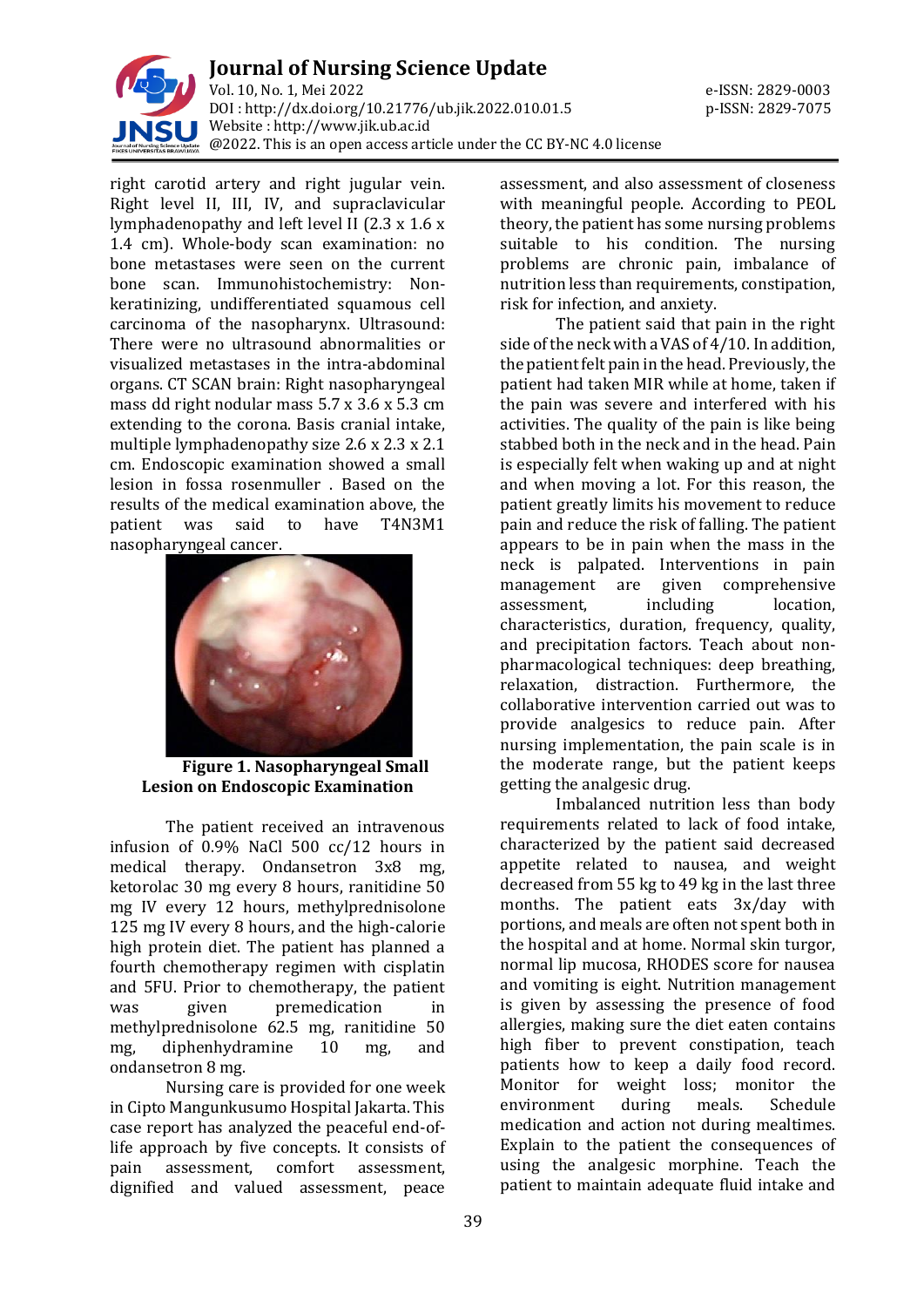

high-fiber foods. Teach the patient to keep doing optimal activities to increase bowel activity. Collaboration with a high-fiber diet nutritions and give anti-laxative if necessary (Shen Su, Xialong, Guorong, 2019).

Next nursing diagnose is risk for infection related to the inadequacy of secondary defense, characterized by a history of fever several times before the last chemotherapy. The patient states that there has been a decrease in appetite since the illness. So far, the patient has undergone chemotherapy three times. Nursing interventions in infection control assess the presence of signs of infection in the patient, limiting the number of patient visitors, and teaching patients and families how to wash their hands. Wash hands before and after contact with patients, give chemotherapy according to hospital protocol, and use clean gloves. Teach the patient and family the signs and symptoms of infection. Collaborative administration of appropriate antibiotics. Collaboration examination of leukocytes and procalcitonin as indicated.

The last nursing diagnosis is anxiety. It is related to the threat and changes in health status, characterized by the patient's expression of the emergence of anxiety and worry because of fear of his health condition and the next treatment plan. The patient feels anxious about his current condition but hopes to continue to get the best treatment. The patient never expected to suffer from this kind of illness because he was previously healthy and had no serious complaints. Sometimes patients have anxiety and worry about the condition of their illness. Pulse rate 88x/min, respiratory rate 16x/min.

Based on the assessment, the patient experienced nursing problems are chronic pain related to chronic physical-psychological disability: cancer metastases to other organs; imbalance of nutrition less than requirements related to the inability to enter or digest nutrients due to biological, psychological factors; constipation related to pharmacology: opioid drugs, the risk for infection related to the inadequacy of secondary defense, anxiety related to the situational crisis, changes in health status.

The Peaceful End Of Life theory has five concepts in the treatment process. Among them are controlling pain, preventing and reducing physical discomfort, involving meaningful people in the treatment process and decision making, providing emotional support so that patients feel valued, respected, facilitating patients to be closer to their families and caregivers, and preparing patients to face the end of life in peace. Based on the above definition shows that palliative care is more emphasizes being free from pain, providing a feeling of comfort, being valued and respected, peaceful, and feeling close to the people who are meaningful in their lives.

The patient is undergoing the third cycle of chemotherapy. The side effects of undergoing chemotherapy can be different in each cycle. Currently, pain complaints are controlled by taking morphine-type pain relievers. Pain is the most common symptom found in cancer patients, and this is the main reason patients seek medical help. Most of the causes of cancer pain are the infiltration of cancer cells into certain tissues, diagnostic or treatment measures, prolonged bed rest, or the presence of other accompanying diseases. The perception of painful stimuli and the patient's emotional reactions may exacerbate physical symptoms, psychological conditions, social difficulties, or spiritual problems (Beuken, 2012; Green *et al*., 2014).

Nursing intervention with pain management is one of the interventions that is often used in overcoming acute and chronic pain. Pain is the most common symptom found in cancer patients, and this is the main reason patients seek medical help. Most of the causes of cancer pain are the infiltration of cancer cells into certain tissues, diagnostic or treatment measures, prolonged bed rest or the presence of other accompanying diseases. The patient's perception of painful stimuli and emotional reactions may exacerbate physical symptoms, psychological conditions, social difficulties or spiritual problems. Based on the mechanism of pain is classified into inflammatory pain (nociceptive) and neuropathic pain.

In this case, the administration of analgesics in an advanced stage aims to reduce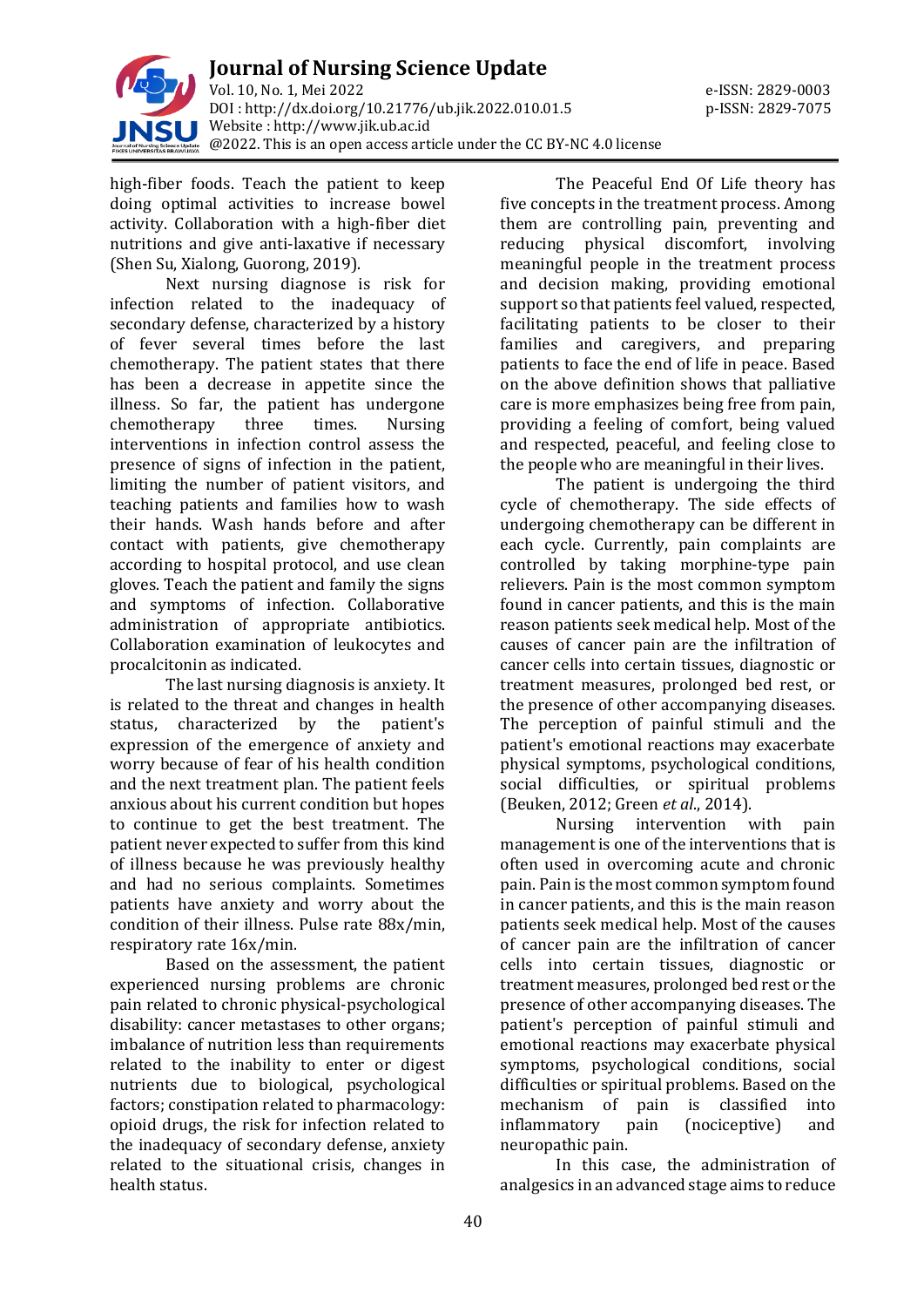

the level of pain so that the patient is able to carry out activities as expected and died in a state of minimal pain. Giving morphine in addition to functioning to reduce pain, causes side effects in the form of decreased intestinal motility. This causes the patient to often experience constipation, so nutrition also needs to be appropriately managed. In the theory of a peaceful end of life, pain is an annoying thing for the patient, so it requires proper management to minimize the number of pains. The patient often complains of a severe headache that interferes with his daily activities. Cancer pain management should be carried out in a comprehensive manner that does not only pay attention to physical aspects but also to psychological, social, and spiritual aspects (Pitman, 2019). The management is carried out by a team consisting of various disciplines, including nurses. In addition to pharmacological interventions, pain problems in cancer patients can be reduced by providing a psychological approach. Pain that is increasingly felt with fluctuating quality causes anxiety in patients. This psycho-neuroimmunology causes the immunity of cancer patients is decreasing (Shen Su, Xialong, Guorong, 2019).

According to the IASP International Association for the Study of Pain (IASP) define that pain is an unpleasant feeling from a certain area of the body that depends or does not depend on tissue damage and is related to previous experiences. 50-70% of cancer patients experience pain. Cancer pain is predominantly neuropathic, psychological, social, and spiritual in relation to nociceptive pain. The constant pain experienced by terminally ill patients can reduce the quality of life and physical function, increase levels of fatigue and interfere with daily and social activities. Therefore, in dealing with pain in cancer patients, it is not only the physical dimension that must be considered but also the psychological and social, and even spiritual dimensions.

Based on this phenomenon, nonpharmacological interventions are increasingly developed, especially in the nursing field. In the nursing plan, a nonpharmacological intervention can be arranged, such as progressive muscle relaxation, guided imagery, and hypnotherapy which has been proven in many previous studies.

Anxiety is a normal adaptive process to stress because of a therapeutic process that will be undertaken. A cancer patient must have a series of treatments that are not short and require a long time for treatment. Various kinds of cancer treatments cause reactions and even side effects that are uncomfortable for patients, such as pain, nausea and vomiting, decreased appetite, and psychological anxiety problems, ranges from mild to severe levels. Anxiety in cancer patients who will receive radiotherapy is a common phenomenon (Brighton & Bristowe, 2016). Physically this anxiety will have an impact on increasing blood pressure and pulse. Measurement of vital signs before patients receive radiotherapy is a protocol that must be followed to evaluate the patient's initial condition before undergoing radiation therapy.

The imbalance of nutrition less than requirements, in this case, occurs due to several factors, including anorexia, inadequate intake of nutrients, and the metabolic process of the disease so that the body undergoes rapid catabolism. The interventions that have been carried out are education to increase high-calorie, high-protein intake, eating small but frequent portions to reduce nauseous, collaboration for proper nutrition, administration of the antiemetic ondansetron 3 x 9 mg, and ranitidine 50 mg. After the nutritional management, nausea and vomiting is getting decrease. A nurse must be able to encourage the role of family or closest people to help patients to meet their nutritional needs.

Problems with nutritional disorders often occur in cancer patients, whether related to cancer itself or the effect of the therapy. Nutritional support is part of supportive therapy in cancer. The goal of nutritional therapy in cancer patients is primarily focused on its potential effect on improving quality of life. Adequate nutrition is generally associated with a good prognosis. Several types of therapy undertaken by cancer patients aim to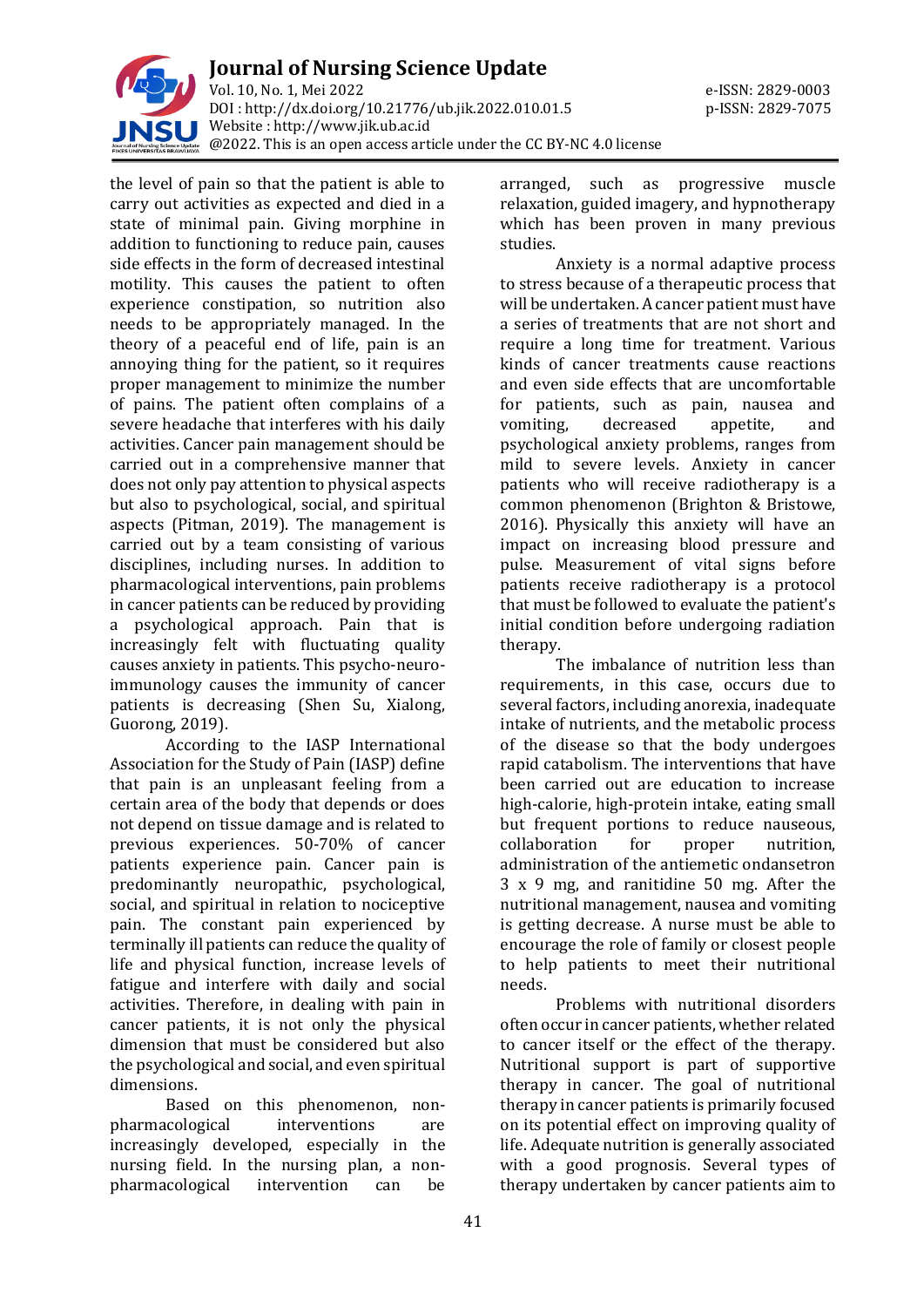

inhibit the growth of cancer cells but have side effects related to gastrointestinal disorders with manifestations of lack of food intake and digestive disorders during chemotherapy. Early nutritional screening and evaluation can identify problems that may affect the success of cancer therapy. The discovery of nutritional problems and their treatment helps patients improve their response to therapy and reduce complications.

Furthermore, the problem of the risk of infection was resolved by monitoring body temperature every day to identify symptoms of infection. Hygiene practices for the patient's environment have also been taught, like hand washing. Aseptic principles in every nursing action are also an important thing to consider because they can reduce nosocomial infections. Monitoring of leukocyte values is also continuously carried out. In the theory of a peaceful end of life, infection control reduces patient comfort. As a nurse, the actions taken include preventing, monitoring signs of infection, and preventing complications that may occur.

According to epidemiological data, characteristics of patients based on gender show that nasopharyngeal cancer is more common in men than women. Nasopharyngeal cancer is more common in men than women, with a ratio of 2-3:1 and occur at any age. The prevalence is most often diagnosed in adults between 30 and 50 years. According to the study results, the patient had a history of smoking since he was a teenager, quit smoking in the last eight months or since he was sick. The number of cigarettes consumed per day is one pack. Formaldehyde is a residue from cigarette burning, widely used as a solvent compound, disinfectant solution, and preservative and is flammable. In the short term, formaldehyde causes irritation to the eyes, nose, and throat (Okekpa *et al*., 2019). In the long term, formaldehyde can increase the risk of nasopharyngeal cancer. Several studies have stated that there is a relationship between alcohol and nasopharyngeal cancer based on geographic location, methods of measuring alcohol levels, and other factors that cause nasopharyngeal cancer. The use of high levels of alcohol can be a risk factor for

nonkeratinizing squamous cell carcinoma. High alcohol consumption can lead to the induction of cytochrome P450 enzymes which will cause cell damage (He Zou *et al*., 2017).

Based on the results of the examination said that clinically symptoms of nasopharyngeal cancer spread in the lymph nodes and extension of cancer in the brain. For this reason, the patient is recommended to get chemotherapy and radiation therapy. Management, in this case, is medically given a combination of chemoradiation as a radiosensitizer, especially given to patients with T2-T4 and N1-N3.

## **Conclusion**

The Peaceful End of Life theoretical approach to providing nursing care to cancer patients helps nurses identify problems related to palliative symptoms. Nurses are expected to be able to apply the Peaceful End of Life theoretical approach in providing nursing care to patients with cancer.

## **Limitations of the study**

The limitation of this case study is the author is only able to implement the nursing process in 7 days due to limited treatment time.

## **Acknowledgment**

Many thanks to the patient, Cipto Mangunkusumo Hospital, Faculty of Nursing Universitas Indonesia, and Department of Nursing, Faculty of Health Sciences, Universitas Brawijaya for the support during this study.

## **Conflict of Interest**

The authors declare that it has no conflict of interest.

## **References**

- Adham, M., Natonius, K., Arina, I., Averdi, R., Bambang., Soehartati, G., Bing, T., & Jaap, M. (2012). Nasopharyngeal Carcinoma in Indonesia: Epidemiology, Incidence, Signs and Symptoms at Presentation. *China Journal Cancer*, 185-96.
- Alligood, M. R., & Tomey, A. M. (2006). *Nursing Theories and Their Work*, 7th ed. St. Louis,